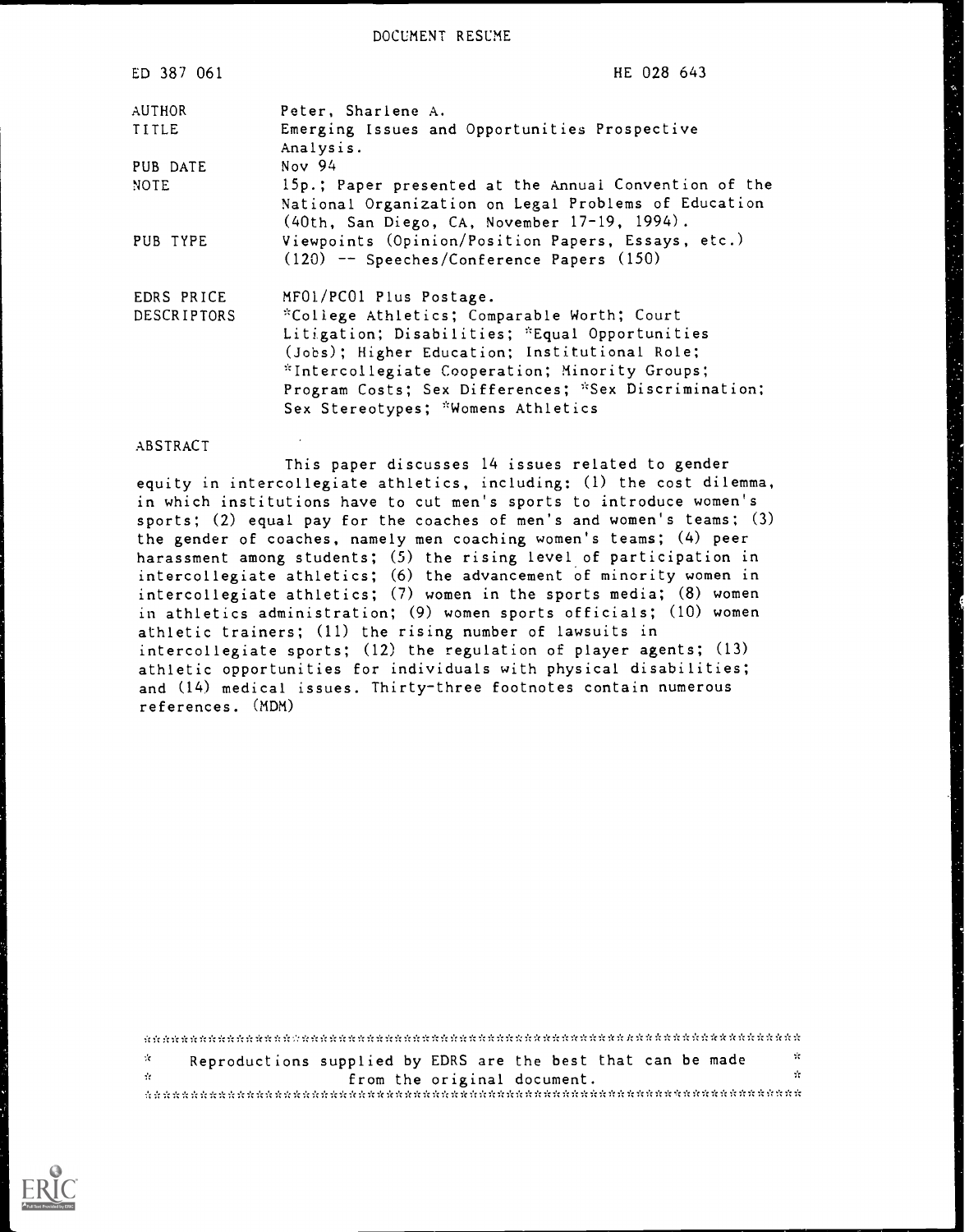#### Emerging Issues and Opportunities Prospective Analysis

by Sharlene A. Peter Director of Athletics Eastern Connecticut State University Willimantic, CT

Presented at: The 40th NOLPE Annual Convention November 17-19, 1994 Hyatt Islandia San Diego, CA

**U.S. DEPARTMENT OF EDUCATION**<br>Other of Educational Research and Improvement [DUCA TIONAL RESOURCES INFORMATION CENTER (ERICI

C This document has been reproduced as<br>- received from the person or organization<br>- originating it

n Minot changes nave been made to itinguove reproduction Quality

Points of view or opinions stated in this docu<br>ment :do: not inecessarity lepresent official<br>OERI position or policy

سه

 $\mathcal{L}(\mathbf{q})$  and  $\mathcal{L}(\mathbf{q})$  and  $\mathcal{L}(\mathbf{q})$  and  $\mathcal{L}(\mathbf{q})$  $\Delta \sim 0.01$ Sharlene A. Peter

 $\omega_{\rm eff}$  are  $\omega_{\rm A}$  so  $\omega_{\rm A}$  and  $\omega_{\rm A}$  and  $\omega_{\rm A}$  $\alpha_{\rm v}$  is regard to be a positive process of  $\alpha$ 



EL: 387 061

 $25222$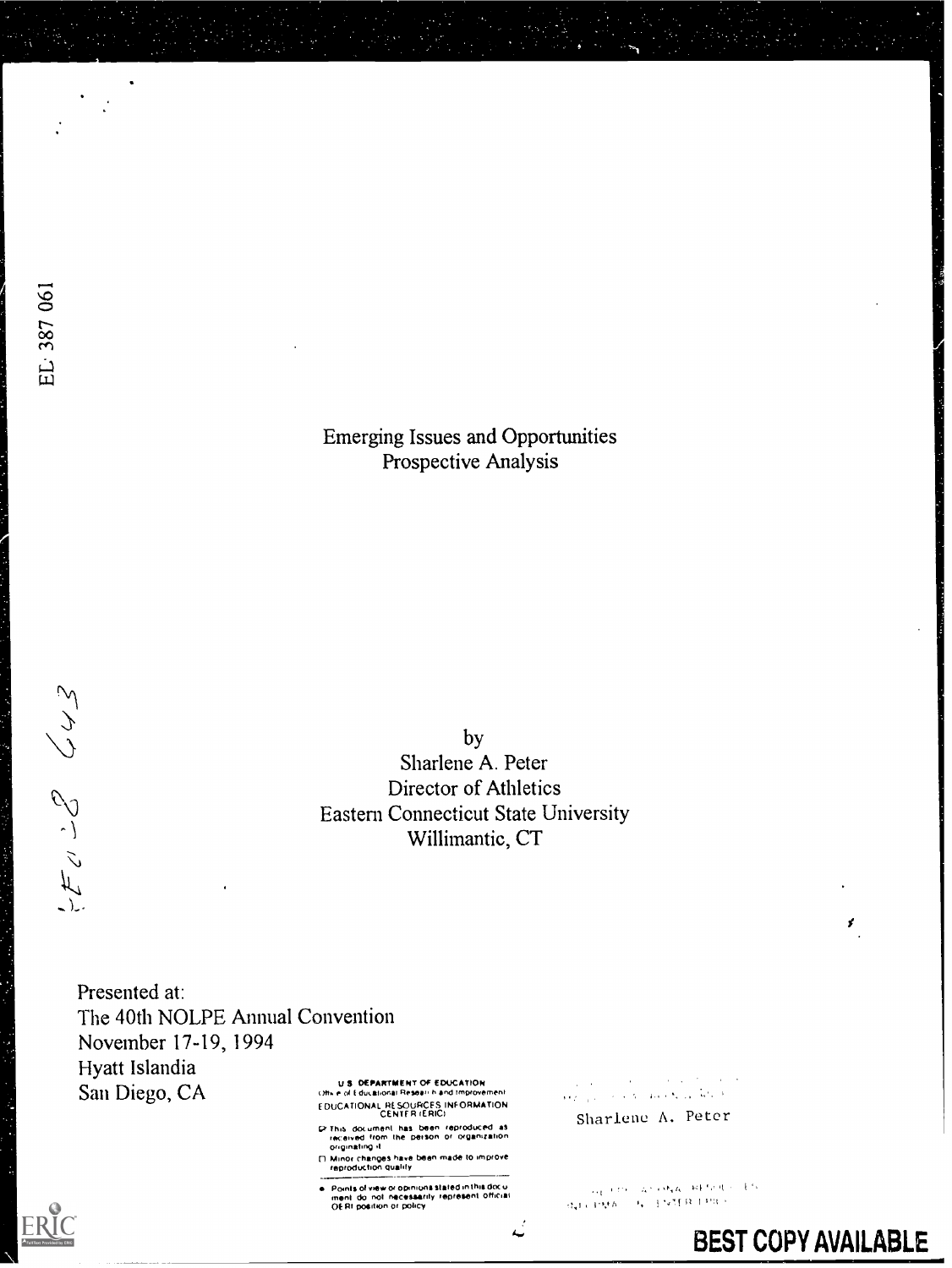#### Introduction

Title IX/Gender Equity and other participant initiated legal issues in the year 2000. Between yesterday, today, and the year 2000, the changes that take place in athletics will be as profound as the dunk and three point shot in basketball and the spike in volleyball.

Many say that it (Title IX) is too costly. Others see the mandate as one that will do any one or all of the following:

Pit player against coach Pit coach against player Pit player/coach against their institution Pit women against men; girls against boys Pit academics against athletics

Still others see it as a wonderful opportunity, a means to balance the scale. Then there are those who feel we are at a point in time where the colleges and universities of this nation should call for a "time out" and review the role of college sports; in fact, review and reevaluate intercollegiate sport, and then, reorganize and rebuild it.

In preparing this paper I solicited input from college administrators at the Division I, II and III level and researched various references. The responses I received from these people, supplemented by the literature I researched, made it clear to me that the emerging issues and opportunities as the result of Tittle IX/Gender Equity mandates, are to a large degree, in the following areas:

The Dilemma of Cost Equal Pay Gender Coaching Peer Harassment Rising Participation Advancement of Minority Women Women in the Media Women in Athletic Administration Women Officials Women Athletic Trainers Lawsuits Player Agents Physically Disabled Medical Issues



J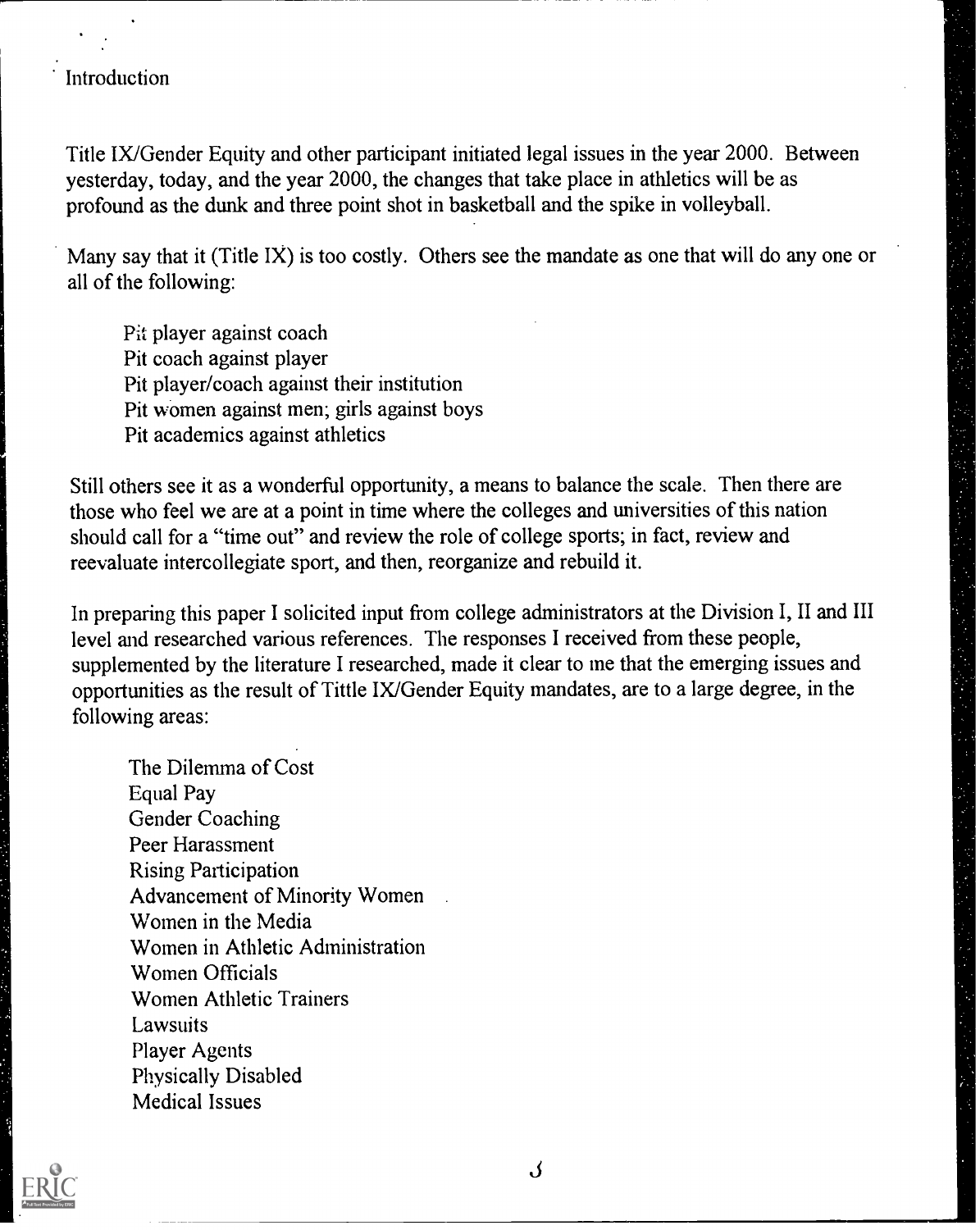## Issue I: Resolving the Cost Dilemma

How can an educational institution respond to Title IX/Gender Equity mandates when the bottom line in responding to expansion of athletic programs for women is how much it will cost? The costs for expanding include:

- Adding sports programs, i.e. coaches, staff, equipment, and operational dollars to cover scheduling, travel, officials, etc.
- Costs for additional support/clerical staff, athletic trainers and sports information personnel
- Possible facility renovation, or even new facilities
- Additional scholarship dollars for those institutions who award scholarships

In 1993-94 the average athletic department in Division I-AA, I-AAA, II, and III ran a deficit. Just how much longer can we continue deficit spending? And what lies out there on the Horizon?

According to Karol Kahrs, Associate Director of Athletics at the University of Illinois, we can look forward to:

- Rising costs
- The cry for cost containment
- Lack of institutional support
- Lack of State support

Merrily Dean Baker, Director of Athletics at Michigan State University has suggested that we might also see a recession in television revenues, as well as a decreased commitment from the corporate sector as they look at other venues to support and give their advertising dollars to.

The number of cases of reinstatement and/or the addition of women's sports as a result of Title IX litigation are well documented and on the rise. Some such cases include:

- Texas Tech to add women's soccerin 1994; another women's sport in 1995-96
- Cohen vs. Brown
- Haffner vs. Temple
- Blair vs. Washington State University
- Women's gymnastics vs. Brockport University
- Adjusted salary budgets for men's and women's basketball programs to be equitable (Sports Law, August 1994, p. 96)



4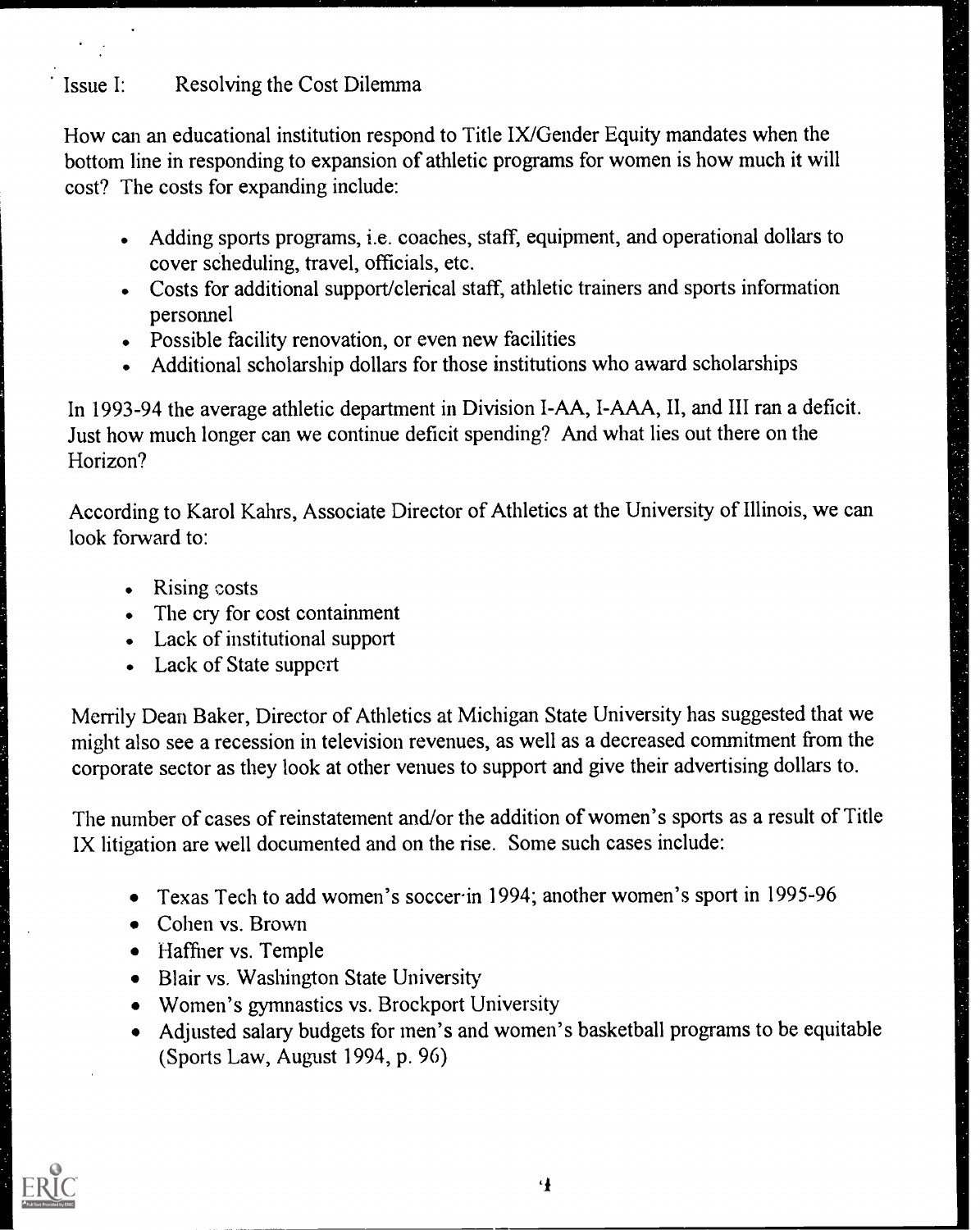The question then becomes, do you drop and/or cap men's sports in order to maintain the budget bottom line. is this a viable means to meet /achieve Gender Equity? Can we continue to lead the athletic lifestyle we currently lead?

Here is a look at  $\cdot$  <sup>1</sup> at is happening; typical scenarios of what institutions are doing in an effort to comply:

- University of California at Berkley adding more sports progams for women in an effort to comply with Title IX and Gender Equity issues. The three sports to be added-- women's golf (1994-95), women's water polo (1995-96), and women's lacrosse  $(1996-97)^1$
- $\bullet$  University of Wisconsin, LaCrosse, a Division III institution, is capping all men's sports, eliminating approximately 60 spots
- University of Illinois, drops swimming for men. As a result, eight members of the men's team filed a suit against the University because it dropped the men's swimming team and kept the women's as a cost saving measure. A federal judge favored the university's action, stating "... the cuts in Illinois sports program were intended to protect the University's female athletes, not discriminate against men."2

Now in 1994 there is rising concern for, and legal attempts being made to protect men's nonrevenue sports, i.e. wrestling, gymnastics and swimming. Roy Johnson, men's gymnastics coach at the University of Massachusetts at Amherst and President of the National Association of Collegiate Gymnastic Coaches, has stated their is a potential for loss of quality athletes to participate in Olympic competition in those "nonrevenue" sports as a result of this current trend.

The trend is that of "reverse discrimination" and the level of concern for this practice and the number of lawsuits being filed are on the rise. This practice is likely to continue throughout the next few years. As Robert Budd, Executive Director of the National Wrestling Coaches has asserted "...there is not one case where women have not won. There hasn't been one case where the men have won."<sup>3</sup>

As a result of the elimination of men's sports at the University of Illinois, a potential back lash exists; that of an internal public relations problem. According to Anne Goodman James, President of the College Swim Coaches Association of America, "A stigma often accompanies discontinuation of a men's program; blame is directed at women in such cases,..."<sup>4</sup> this will create factions, bad, nonproductive working environments.

Sport Law Monthly, NCAA, July 1994, pg. 4

<sup>2</sup> From the Gym to thc Jury, Vol. 5. November 2, 1993, pg. 10

<sup>3</sup> National Collegiate Athletic Association of Athletics, (NCAA) October 24, 1994, pg. 21

Ibid.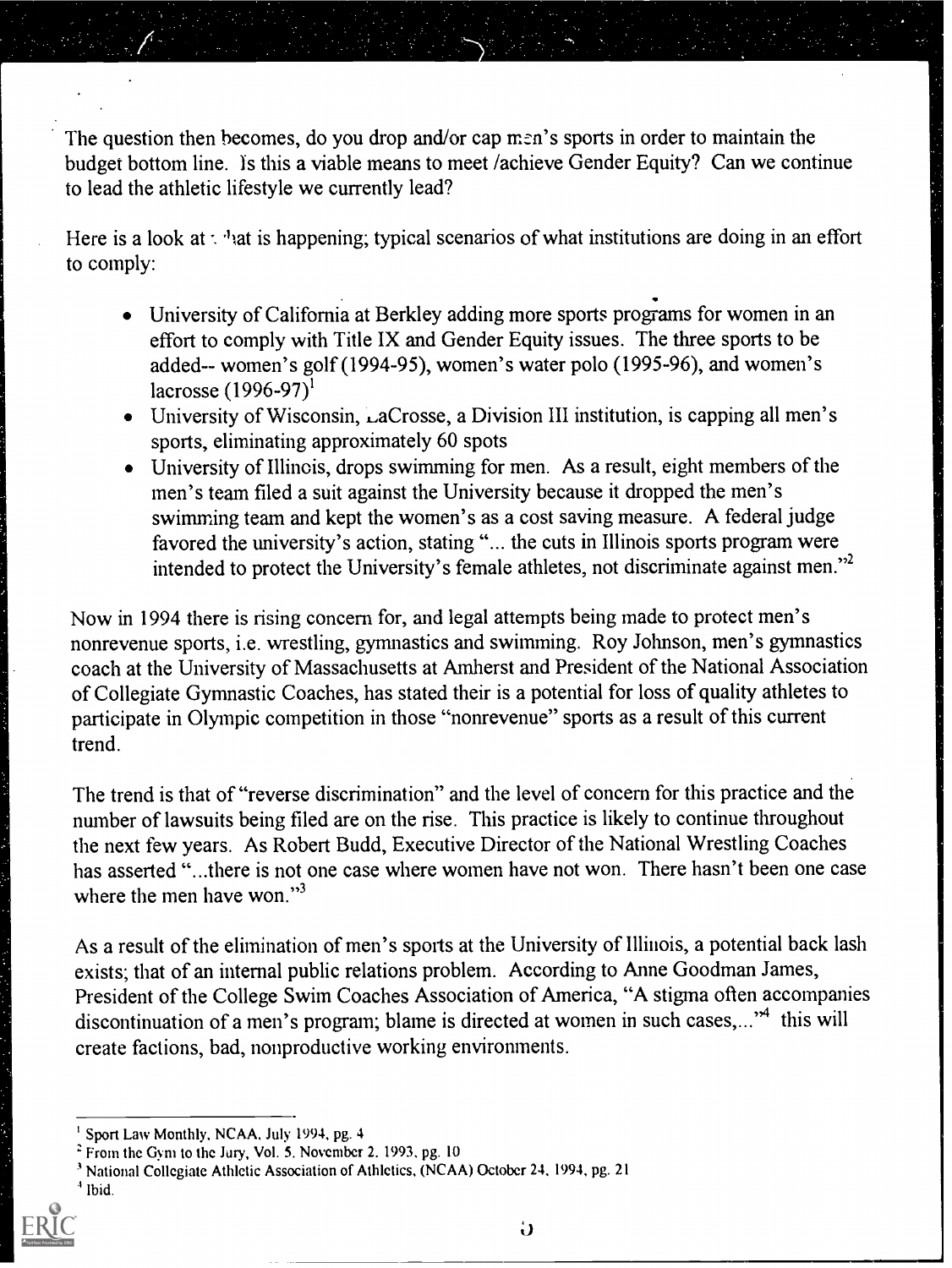Led by the Men's National Wrestling Coaches Association, a coalition of nonrevenue sports coaches have presented a position paper to the U.S. Congress. According to T.J. Kerr, wrestling coach at California State University, their goal is "...to maintain or increase opportunities for male athletes to compete while increasing opportunities for female athletes to compete under Title IX/Gender Equity rules". Kerr continued. "...[and to] impress upon the Office of Civil rights (OCR) that it should be just as concerned about preserving opportunities for the growing number of male student-athletes who are being told their institutions are dropping a sport, as it is about enforcing equal opportunity for women."<sup>5</sup>

#### Issue II: Equal Pay

"During the first part of the 1990's, the key issue in women's intercollegiate athletics has been Title IX's application to., and impact upon, women student athletes' participation in varsity sports. During the remainder of this decade, the spotlight will be upon the federal equal Pay Act's standards and enforcement..."6

The following are some examples of cases that would support the above statement:

- Oklahoma State University. The women's golf coach "...filed a lawsuit charging discrimination against [the University] because she is paid \$35,712 to coach women's golf while [the] men's coach...receives \$63,000"7
- Stanley vs. University of Southern California. Marianne Stanley claims she should have been paid comparably to the school's head men's basketball coach, George Raveling, at the time Raveling reportedly earned approximately \$150,000. The University's best offer to Stanley during negotiations was \$96,000.
- Pam Bowers vs. Baylor University. Bowers alleges that Baylor discriminated against her by permitting significant disparities between men's and women's sports in such areas as salaries, scholarships, equipment, playing and practice time, transportation and road trip housing.
- Zimmerman vs. San Jose State University. Mary Zimmerman lost her job after a merger of the separate men's and women's programs into one department of athletics. The University's position was that the move was "...purely motivated by financial concerns." Zimmerman contended that "...she was terminated in retaliation for demanding that the University work harder to comply with Title IX and gender equity principles." The final result, Zimmerman was to receive \$328,000 as the result of a settlement with the University. The University's position on the settlement, "...they had to take factors such as costs into consideration."<sup>8</sup>

<sup>8</sup> Curtis, Ted; Sports Law Monthly, July 1994



 $<sup>5</sup>$  id. pg. 1</sup>

<sup>6</sup> Naylor, Mel, "Legal Corner", Athletic Administration, October, 1994

 $<sup>7</sup>$  From the Gym to the Jury, Vol. 5. Nov. 2, 1993, pg. 3</sup>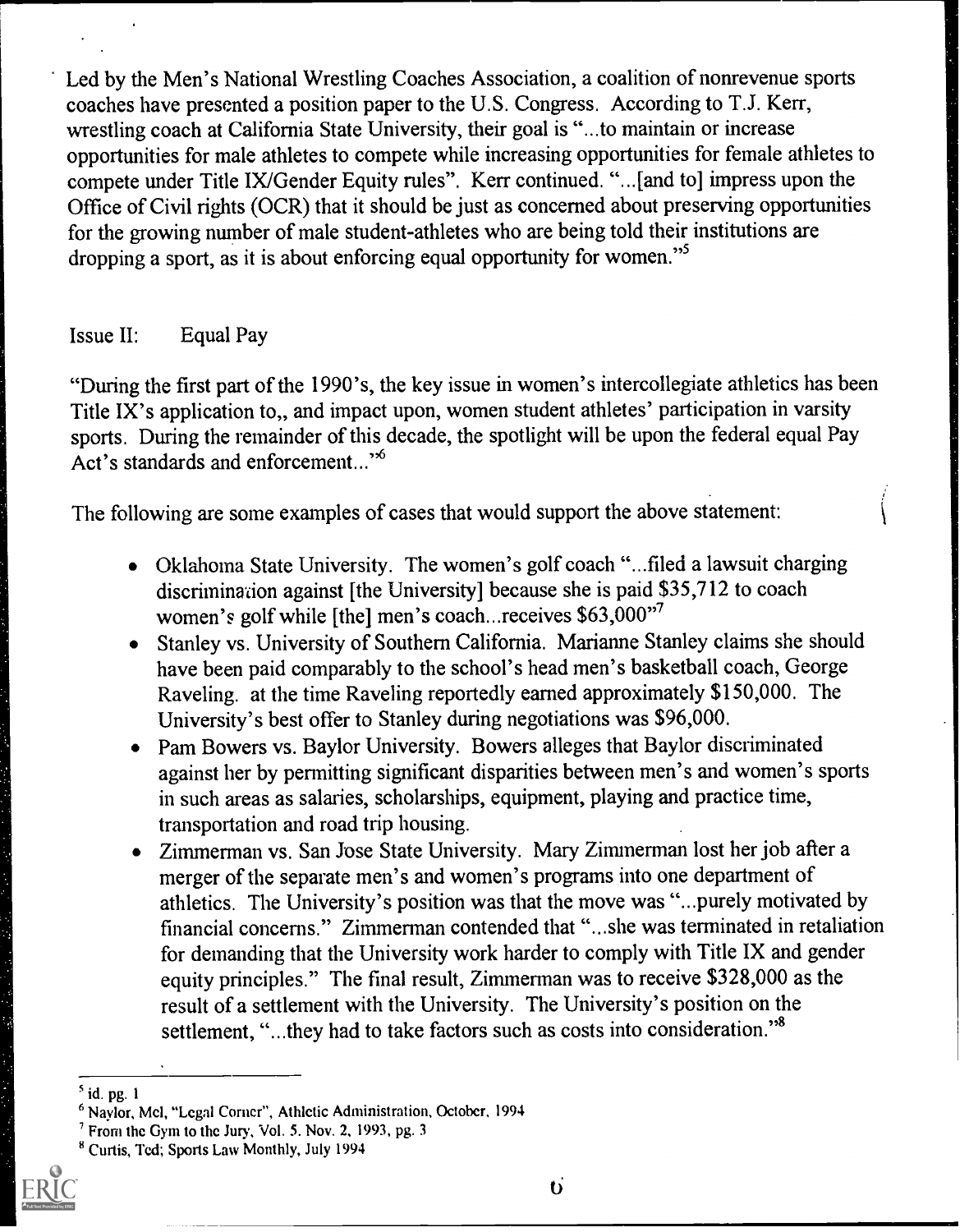According to Glenn M. Wong and Carol A. Barr, "Compensation discrimination claims in intercollegiate athletics seem to be o the increase."9

The  $E_{\ell}$  Jal Employment Opportunity Commission uses the following criteria in comparing the coaching of men's and women's sports:

- The sport
- Number of games, matches, etc.
- Number of students coached
- Length of season
- Time in practice

Under an Equal Pay Act or Title IX claim, a court could consider the overall responsibilities of coaching, including:

- Speaking engagements
- Promotional responsibilities
- Fund raising responsibilities
- Pressures to win
- Experience
- Coaching honors received
- Level of recruiting a coach performs

Yet difficulty exists and there is need for clarity which will probably take "...several court decisions along with the interpretation that the courts will apply, to sort our this issue..."<sup>10</sup>

"...Potential assistance may be provided if the Title IX Athletics Investigators Manual is rewritten. Rewriting the coaches' compensation section may help define what constitutes sex discrimination. In the meantime, athletic administrators should pay special attention to wording used in job descriptions of various sport coaches. If the job descriptions are the same, the institution should pay the coaches comparably, or have a seniority, merit or other system in place to show that discrepancy in salary is not based on gender."<sup>11</sup>

Issue III: Gender Coaching--Potential sexual harassment could prove costly

"A series of highly publicized incidents of abuse and negligent behavior in athletics has focused...on men who coach women and girls."12 For instance:

<sup>&</sup>lt;sup>12</sup> Bradley, Michael; Athletic Management, Aug/Sept 1994, pg 19



<sup>9</sup> Wong, Barr; "Pay Attention", Athletic Business, October, 1994, pg. 10

 $\frac{10}{10}$  Ibid. pg. 14

 $^{11}$  id. pg.  $14$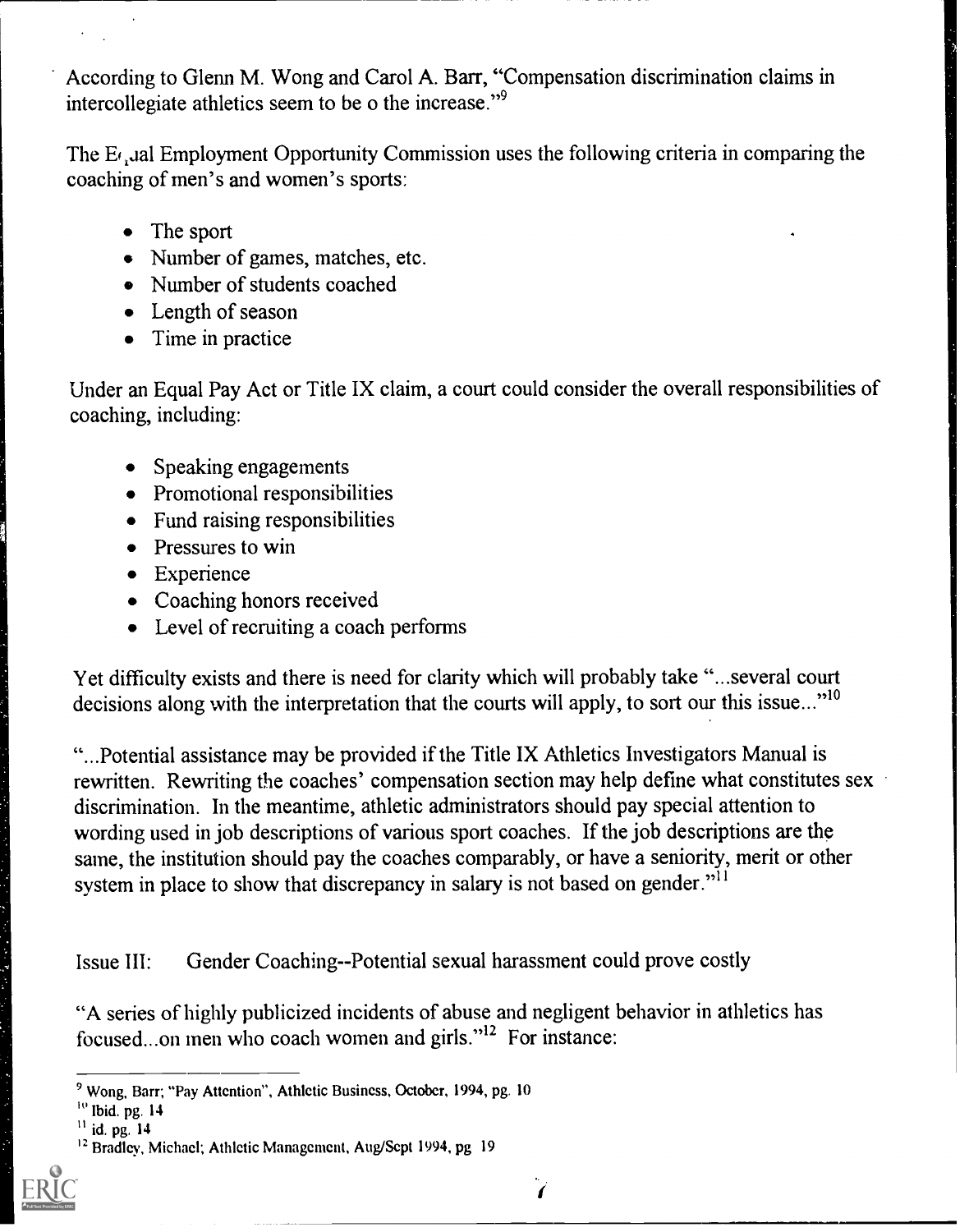- A champion swimming coach at a Florida university was fired for allegedly fondling team members and using sexually suggestive and foul language $13$
- A University's women's volleyball coach was forced to resign after the school accused him of having an affair with one of his players
- A women's track and field coach was fired because he spent the night at the house of one of his team members<sup>14</sup>

A remark, an attitude, physical contact. Was it derogatory, sexist, an assault? There is confusion as to intent, boundaries and interpretations of such issues in the minds of many male coaches and their administrators. The size of the problem has been broached, but it is, and will continue to be an issue of the future.

"The 1992 Supreme Court ruling in Christine Franklin vs. Gevinnett County (PA) Public Schools now requires schools to talk about it [sexual harassment]."<sup>15</sup> Many universities have codes and policies that suggest limitations or ban dating between professors and students, and coaches and students, an example, the University of Texas for Women. "University Administration cannot assume that coaches are aware of the proper way to behave when coaching member of the opposite sex."16 Codes of conduct, policies of sexual harassment must be developed and ethical behavior insisted upon. It is advisable to have, for women's sports, an assistant coach who is female if the head coach is male. While it is not necessarily a new issue, it is likely to become a growing source of legal concern, hence, athletic/university administrators need to understand the issue, how it can affect their programs and how to prevent sexual harassment from occurring. Especially on three levels: between employees and their supervisors; between student-athletes and their coaches; and between studentathletes and other students.17

#### Issue IV: Peer Harassment

Peer harassment is still an emerging issue. "Two different lawsuits were brought against Petaluma (CA) City School District for student to student sexual harassment. One is pending and one settled out of court for \$20,000. In a Minnesota case, Katy Lyle received a \$15,000 settlement from Duluth Central High School for enduring two years of sexual harassment while administrators failed to act upon her complaints. [Thus far cases have differed on the school's liability, however,]...the athletic administration may also be liable and should recognize the

<sup>13</sup> Ibid. pg. 14

 $^{14}$  id. pg. 14

 $^{15}$  id. pg. 21<br> $^{16}$  id. pg. 23

<sup>&</sup>lt;sup>17</sup> Rucdlinger, Dough; "Tangled Web", Athletic Business, August 1994, pg. 11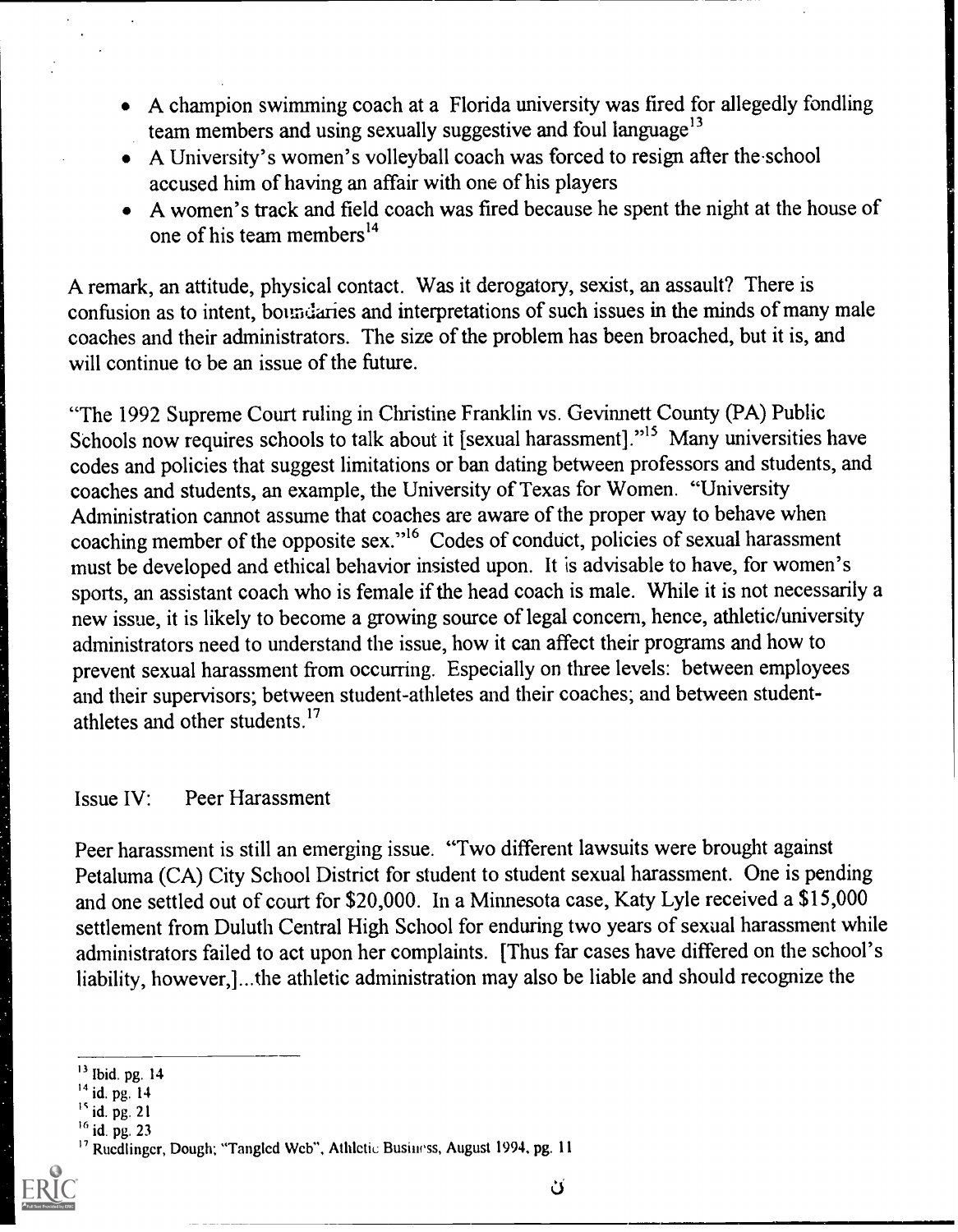power and social status of student-athletes and take steps to educate them about sexual harassment."<sup>18</sup>

## Issue V: Participation on the Rise

While participation seems to be on the rise, women as coaches and administrators are inching "up" and "down".

A recent study conducted by R. Vivian Acosta and Linda Jean Carpenter shows positive signs for women. What follows is an overview of their findings.<sup>19</sup>

Participation Opportunities for Women:

- The average number of teams offered has increased to 7.22 teams per school, the highest since 1990
- In 1994, all three divisions show an increase in the number of sport offerings for their female population
- Basketball, volleyball, tennis and cross country continue to be the four most popular sports for women

Status of Women as Administrators:

- 21% of women's programs are headed by a female administrator. An increase from the 15.9% found in 1990
- Women hold 33.3% of all administrative jobs in women's sports programs; in 1990 it was 15.9%
- Today there are fewer programs totally lacking women than in any of the last ten years. In 24.4% of women's programs there is no female administrator involved
- The average number of females involved in athletic administration per school is 0.96 up from 0.83 in 1992

Status of Women as Coaches:

- 49.4% of the coaches of women's teams are females, up from 47.3% in 1990. In 1972 when Title IX was enacted, more than 90% of women's teams were coached by females
- About 6,371 head coaching jobs exist in 1994 for coaches of women's NCAA teams, an increase of 176 jobs from 1992. During that period, the number of jobs

<sup>&</sup>lt;sup>19</sup> Acosta, Vivian, Carpenter; Women's Sports Foundation, Fall 1994 (partial reprint) for detailed copy of study, send SASE to Acosta & Carpenter, c/o Brooklyn College, Brooklyn, NY 11210



<sup>18</sup> Ibid. pg. 14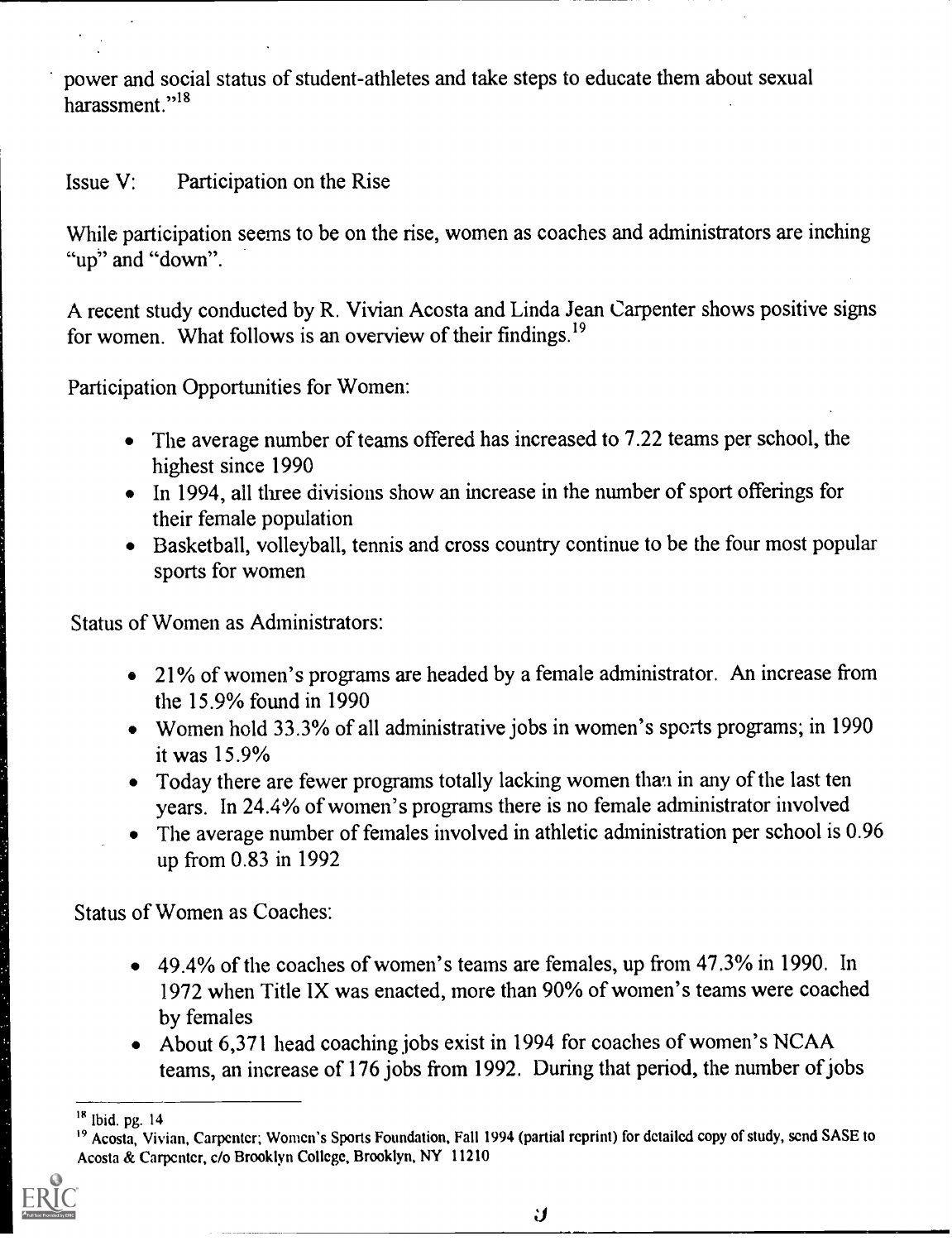held by men coaching women's teams increased by 146; the number of women holding these jobs increased by 273

- $\bullet$  In the last 10 years, the number of head coaching jobs for women's teams has increased by 1,167. Women hold only 285 more jobs, while me hold 766 more. However, over the past four years, women have gained 441 jobs compared to 162 for men
- $\bullet$  In programs where the head administrator is a female, 57.1% of the coaches of women's teams are female, compared to 47.4% if the head administrator is male
- Women hold 62.1% of the paid assistant coaching positions in Division I athletics, up from 59/8% in 1992

High school participation by girls in 1993-94 was up 127,266. This increase, according to Bruce Howard, spokesman for the National Federation of State High School Association, "...is up in part due to an increase in opportunities...while schools have budget problems and some sports have been cut, schools are finding ways to keep programs afloat, the numbers continue to increase."<sup>20</sup>

The following are some quick facts provided by the Women's Sports Foundation:<sup>21</sup>

- High School/college enrollments usually approximate a 50/50 ratio, but only 36% of all high school athletes are girls; 34% of all college athletes are women
- Less than 33% of collegiate athletic scholarship dollars are given to female student athletes
- Male college student-athletes receive \$179 million more each year
- Less than 24% of college sport operating budgets go to women's sports
- Less than 18% of athletic dollars go toward recruitment of female athletes
- 92% of local TV news sports coverage is given to men's sports. Women's sports receive 5% and gender neutral topics 3%
- Less than 1% of coaches of college men's sports are women
- Less than 49% of coaches of women's sports are women
- Less than 5% of coaches are from racial minorities
- $\bullet$  Less than 14% of college athletic directors are women. Of that 14% there are only four female director at the Division I-A level, and recently two female athletic directors left their positions and were replaced by men

# Issue VI: Advancement of Minority Women

Opportunities for advancement for minority women involved in athletics are difficult. "Black women have to deal with the double whammy--racism and sexism--in predominantly white

<sup>21</sup> Women's Sports Foundation, Eisenhower Park; East Meadow, NY 11554-1000; phone 800-227-3988



 $\mathbf i$ 

<sup>20</sup> Associate Prcss Article (missing citation)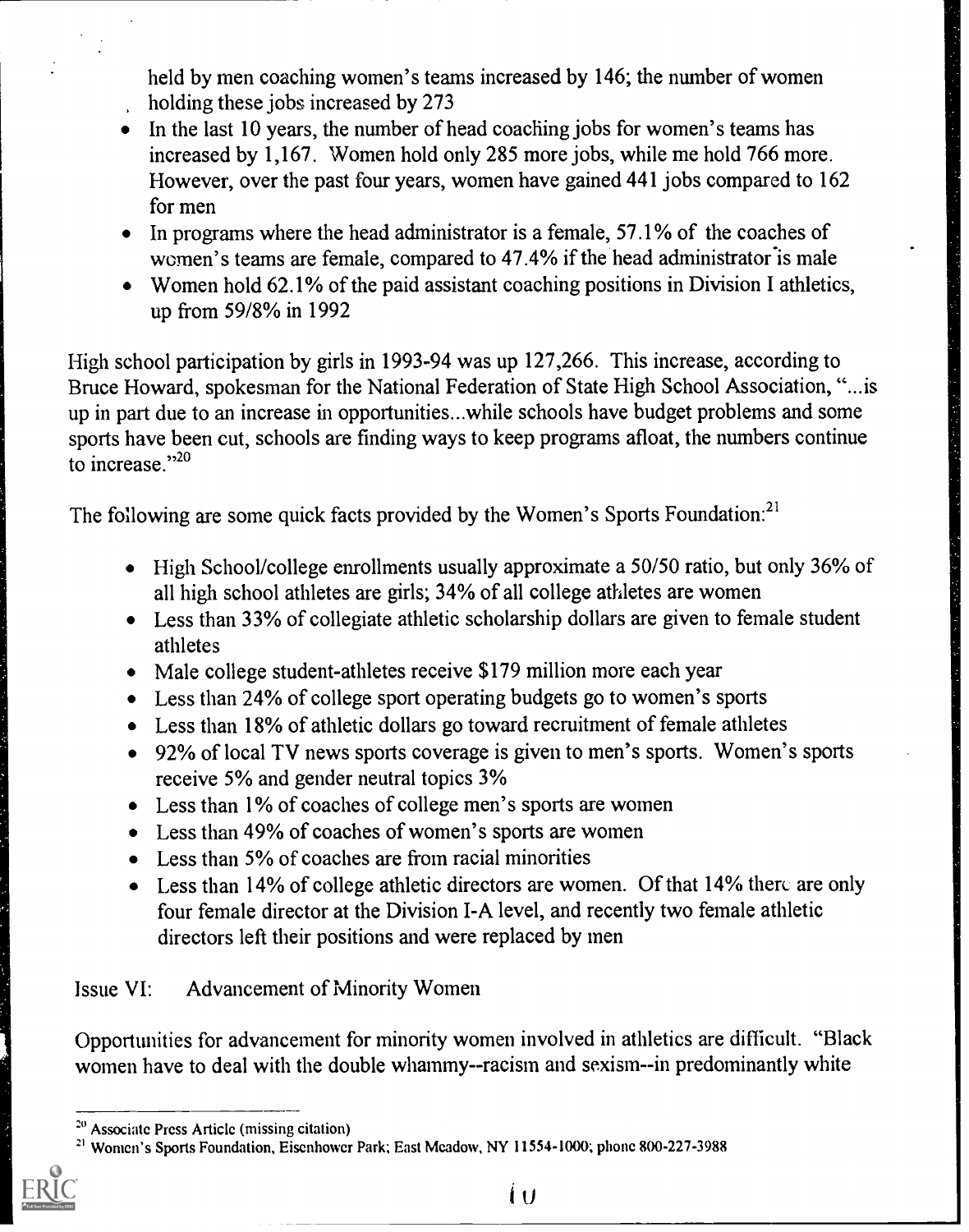institutions. Although Title IX opened the doors of opportunity for women in sport, stereotypes, ignorance, societal attitudes toward differences, and discriminatory institutional practices have limited minority women from participating in all sports and have limited employment in athletic leadership positions such as athletic administrators, coaches, officials, commentators, athletic trainers and sports information directors...very few minorities are in decision making positions and to sensitize individuals who may have been socialized that differences are negative or 'less than' can be challenging. For minority women to enjoy the benefits of Title IX, there must be individuals in positions that are knowledgeable, committed and sensitive to the difference and the hiring of minority women"<sup>22</sup>

#### Issue VII: Women in the Media

in the early 80's, "...there were but a handful of women in sports reporting. Now there are over 500 women across the country in the sports media field...but the still face many hurdles, some of which include:

- Less respect: Gayle Plant, Senior Coordinator of Media Services for the U.S. Olympic Committee said 'within the sports media business there are men who do not treat women as seriously as we should be treated and look at us as if we don't know what sports are all about
- Double standards: Actions taken by a male member of the media would be interpreted as proper, but when taken by a female are questioned
- Lack of support: It is difficult to decide which problems to bring to the attention of management, for fear of being perceived as a complainer
- Salary discrepancy: Salaries of even the top women in the field fall sort of their male counterparts. Gayle Gardner, the highest paid woman in the business, earns \$250,000 a year (1992 figure), while the highest paid men earn upwards of \$2 million
- Glass ceiling: `...there is an obvious glass ceiling that you can't overcome...I think we will have a woman president before we will have a woman on a major network doing play-by-pay and making lots of money' (pt. Golf/Tennis exception)

Frank Deford, former senior writer of Sports Illustrated and 6 time Sportswriter of the year said "...it is a matter of breaking down a culture and that is eminently harder to do. We (men) .think we need you (women) for procreation and recreation, but we don't need you for sports.'23

There are striking similarities between the previous examples and the realities of women athletic administrators.

<sup>23</sup> Rubarth, Lisa, JOPERD, March 1992, pp. 54-55



Li

<sup>&</sup>lt;sup>22</sup> Journal of Physical Education Recreatin and Dance (JOPERD) March, 1992, pg. 58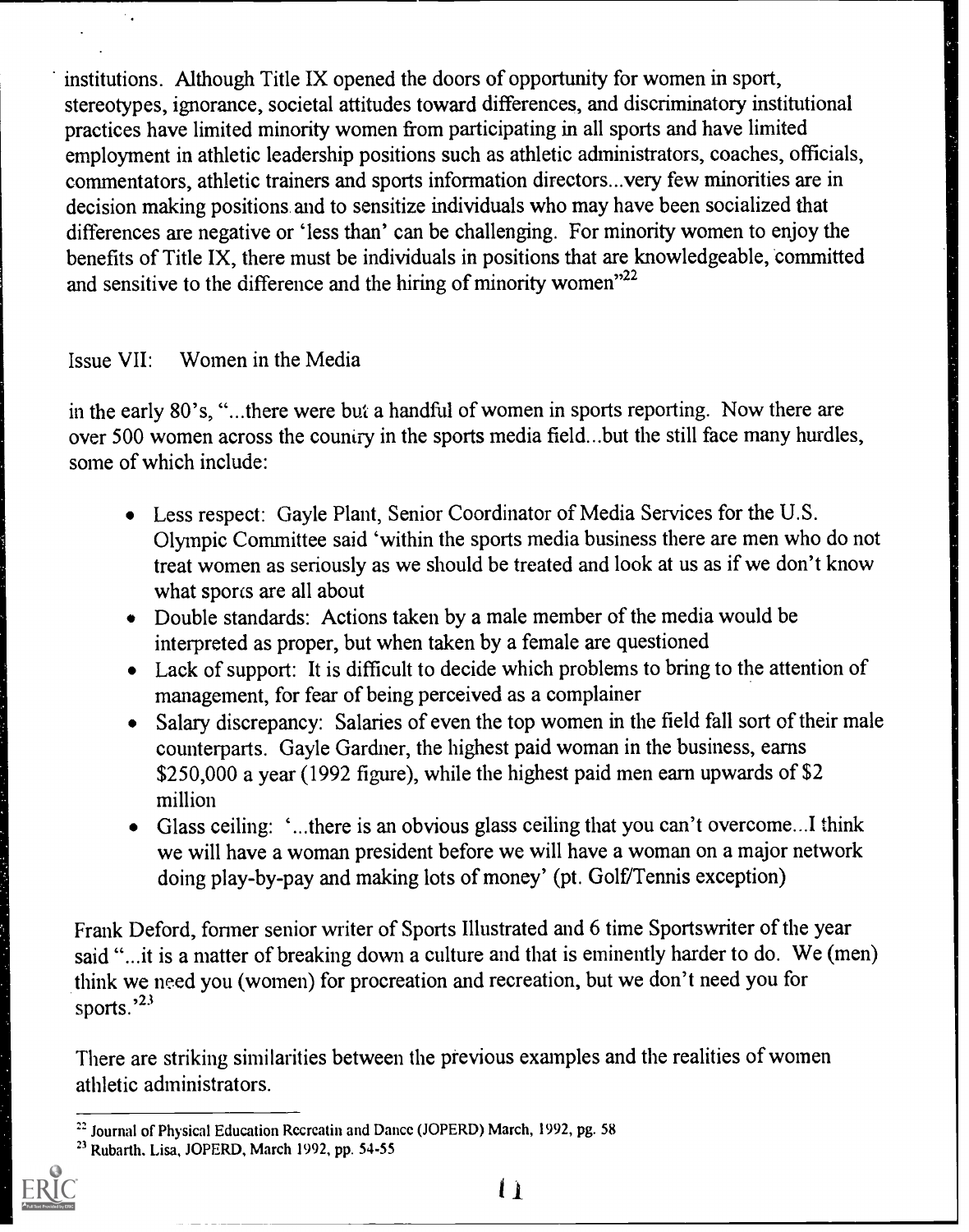#### Issue VIII: Women in Athletic Administration

Historically, and prior to Title IX, if there was an athletic program for girls or women "...almost all collegiate women's athletic programs were administered by women athletic directors and primarily because they had separate programs. Today, very few women's programs remain separate from the men's...and when consolidation occurred, the merged programs are almost exclusively led by a male"<sup>24</sup>

The percentage of female athletic directors is 14%, but at the NCAA Division I-A level there are only four female directors in charge of the total athletic program, and that number just doubled this year (1994). Recently two female athletic directors left their positions only to have their positions filled by men (Luther College and St. Louis University). I am afraid that this is a sign of the future. The recent political scene echoed similar results across the nation, where women were not returned to their elected positions.

#### Issue IX: Women Officials

"Prior to Title IX, most athletic contests between women, regardless of sport, were officiated by women. ...with the advent of Title IX there exists a great increase in men officiating women's (girls) sports almost to the reverse in some sports, i.e. basketball, softball, volleyball. During 1990 75% of Affiliated Board of Officials (ABO) registered officials, and 54% of the ABO registered volleyball officials were male. IN 1990-91 the PAC 10 WBO (women's basketball) officials roster listed 43 officials; 30 male, 13 female. Not one female was listed as the lea official for women's PAC 10 conference games."<sup>25</sup>

## Issue X: Today's Women Athletic Trainers

"Job opportunities today have drastically changed the image and potential for the future. The early women were frustrated and discouraged when few opportunities existed for employment. They were viewed as athleic trainers for women, not women athletic trainers and were never considered as viable candidates for vacancies in men's athletic programs..."26

Other issues that are emerging quickly in the athletic venue (aside from Title IX/Gender Equity) include: Lawsuits against institutions; Player Agents; the Physically Disabled; and Medical Issues. In the following paragraphs I will briefly look into each of them.

Issue XI: Lawsuits

<sup>26</sup> Anderson, Marcia, JOPERD, March 1992, pp. 42-43



<sup>24</sup> Fox, Connie JOPERD, March 1992, pp. 48-49

<sup>23</sup> Casey, Ann , JOPERD, March 1992, pp. 45-46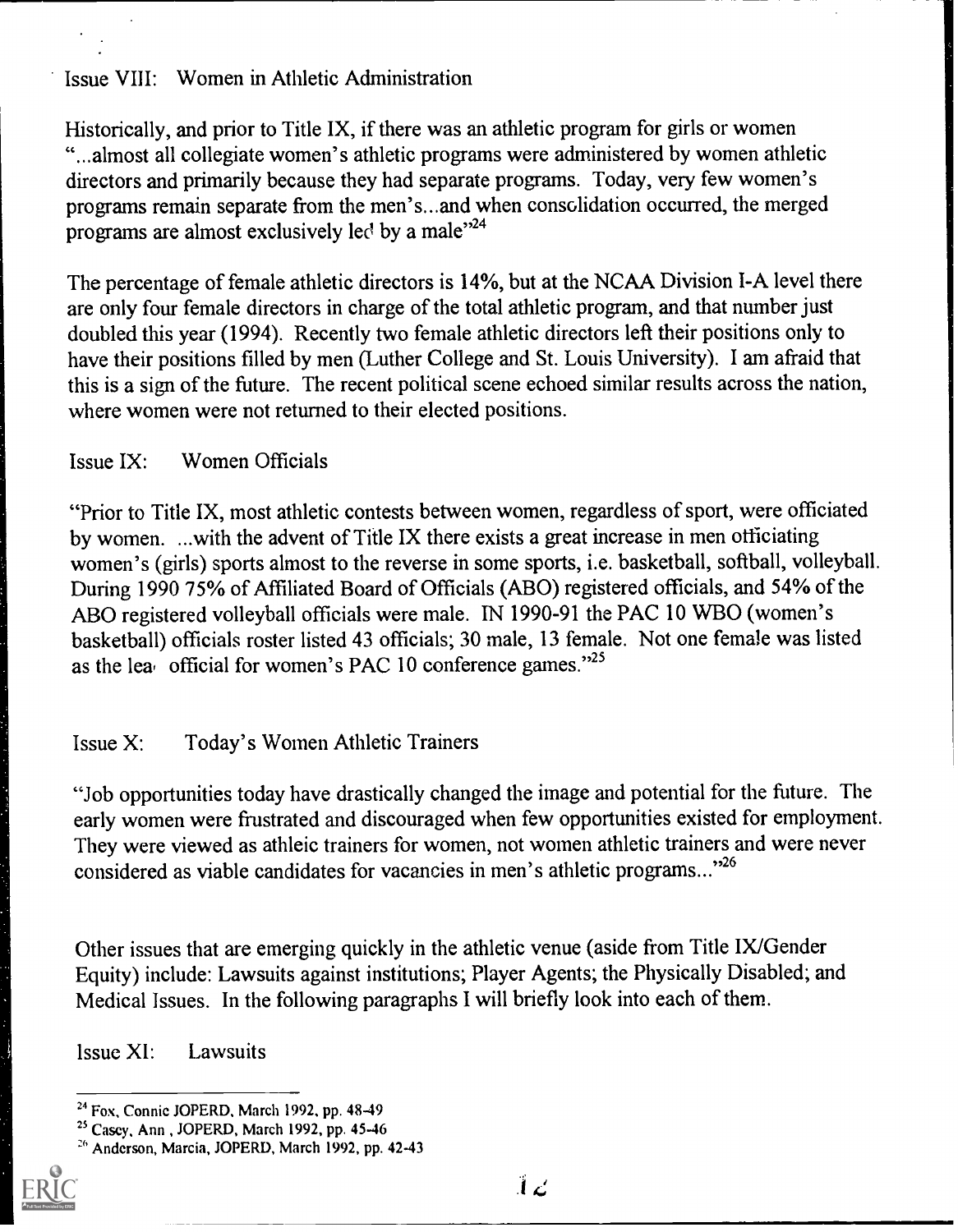Lawsuits against educational institutions for sports-related injuries to participants are occurring<br>with increased frequency. "Playing Participant Injured by Non-Playing Participant. Lawsuits<br>involving one player vs. anoth with increased frequency. "Playing Participant Injured by Non-Playing Participant. Lawsuits involving one player vs. another are but one segment of the growing trend to obtain compensation for sports-related injuries from outside sources such as coaches, institutions and teams. Some examples of recent claims against non-playing participants include:

In Lamorie V. Warner Pacific College, a college coach was sued for allowing an injured athlete to play. The claim alleged that the coach acted in reckless disregard of the player's condition by forcing his premature return to the playing field.

In another case, a jury awarded a six-figure verdict to a student who had heat stroke during football practice. The claim alleged negligence on behalf of the coach for conducting practice while the temperature was above 100 degrees, and failing to provide reasonable breaks.

Non-Playing Participant Injured by Playing Participant or Venue. Non-playing 'participants', using our broadened definition, can sue for injuries received in the restricted area, such as those resulting from a collision when a player runs off the court of field. IN a recent case, a student assistant received a six-figure settlement when injured on the sidelines by a playing participant. Others at risk include cheerleaders, trainers and media personnel. ...there has been a marked increase in non-playing participant claims, and it may easily become the fastest growing claims segment of participant legal liability in the future.

Playing Participant Injured by Defect in Venue. Players' lawsuits alleging venue defects are among the most common among the four liability scenarios. Often these claims are related to the playing surface, where injuries have resulted from a player tripping on an inconsistency in the field, such as a raised seam or cutout.

Inadequate layout or set-up of playing fields has also resulted in claims. In one recent case, a baseball player brought a suit against avenue, claiming he was injured do to the lack of padding on the outfield wall. In our current legal environment, venues will always be easy targets for participant legal liability claims, but of the four liability scenarios, lawsuits in this area are the most preventable.

Historical Precedent. Years ago, assumption of risk was the guideline in participant litigation. Until recently, many athletes, as well as the judiciary system, believed that injuries were part of the risk that was assumed in participation. for example, penalties for inappropriate behavior were handed out by the game officials, not the courts. Now, participants, as well as the legal system, are beginning to view intercollegiate and amateur sports as lucrative business, and injured athletes as individuals who could lose potential career earnings. Courts have recently stated that all sports should have limits of acceptable violence; participants do not necessarily consent to behavior which is reckless or willful.



 $\mathbf{I}$ .J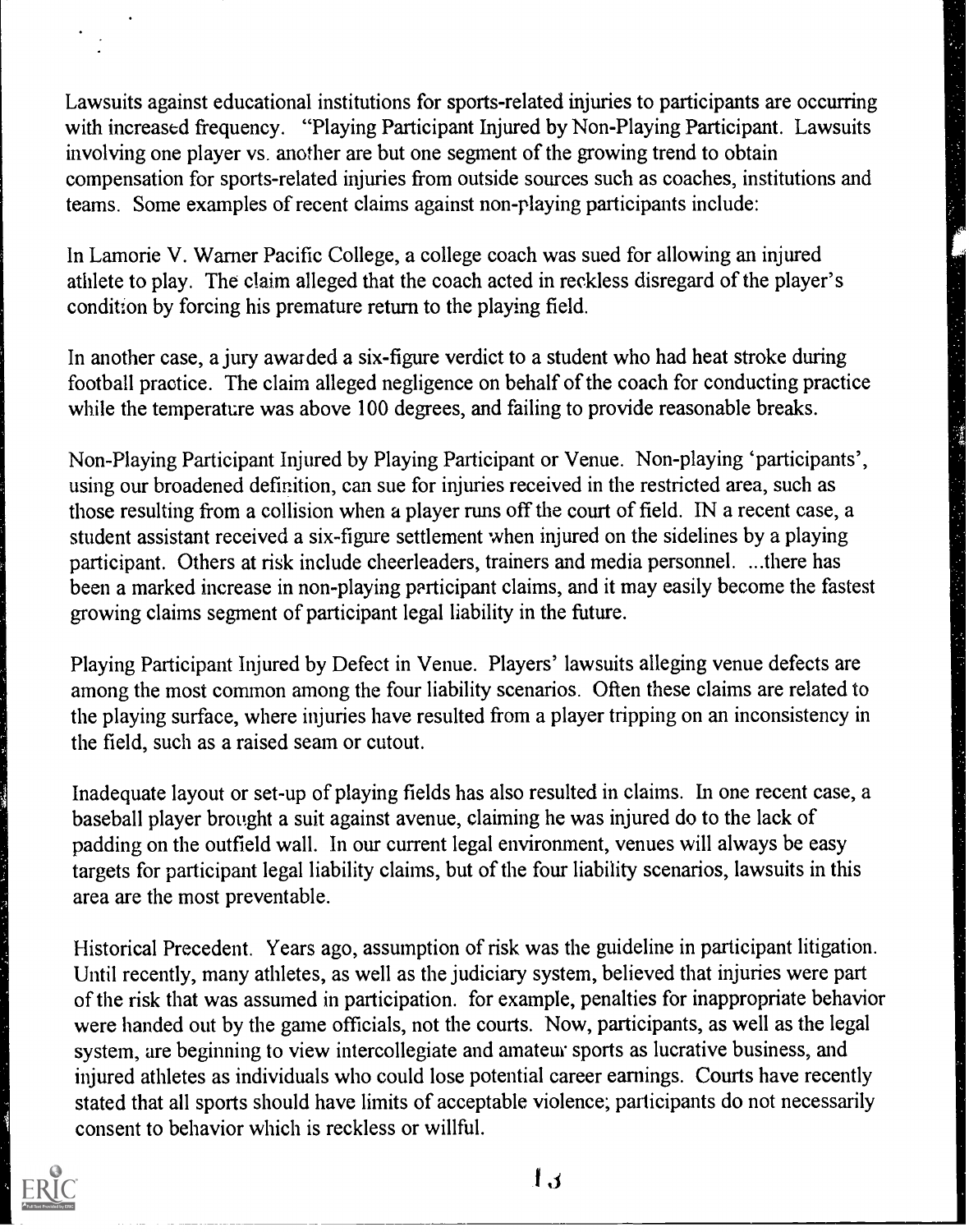Solutions. All athletics directors should be concerned with increasing legal action by participants. A first step in controlling such claims is to discuss with your coaches, administrators and staff guidelines pertaining to the well-being of all participants. Areas for review should include: the playing area; proper equipment and its condition; and supervision/direction given to participants. Mandate participants sign waiver agreements- agreements restrict the rights athletes may have to sue institutions for injuries. Waivers should extend to include not only participation, but also training, practice and other activities.<sup>27</sup>

#### Issue XII: Regulation of Player Agents

Currently, at least a few states are considering bills that are "...aimed at agents who misguide a mislead student-athletes trying to make the transition from intercollegiate to professional athletics."28 A bill in Kentucky stipulates that illegal practices are a class D felony. With bills, regulations will follow suits by ill advised, unhappy, mistreated student-athletes. IN addition, "...the Kentucky bill prohibits agents from offering anything of value, including free or discounted legal services, to an employee of an educational institution in return for the referral of clients by the employee" (Kentucky House Bill 713 (2) (1) (e))

#### Issue XIII: Physically Disabled

Virtually no varsity athletic opportunities are offered to the physically disabled, despite the fact that over 10% of the college student population have disabilities. Although progress has been documented and there is an increase in opportunities for women and minorities to participate, opportunities for athletes with disabilities lags far behind. Those individuals with disabilities "...have experienced problems of stereotyping, prejudice and stigmatization."<sup>29</sup>

Title IX did not adequately affect opportunities for such athletes, hence Public Law 95-606, the Amateur Sports Act of 1978, made provisions for equal opportunity. "...individuals with disabilities and Public Law 93-112 section 504 (and amendments to the Rehabilitation Act) specifies non-discrimination on the basis of handicap. the law states that equal opportunity and equal access must be provided for persons with disabilities, specifically including physical education services, intramural activities and athletics."30

This is a prime area for future opportunity, probably as a result of legal suits.

 $2<sup>7</sup>$  Murphy, Bob; The Athletic Administrator, Oct. 1994, pg. 55

<sup>&</sup>lt;sup>28</sup> Sports Law Monthly 1994, pg. 6

<sup>29</sup> JOPERD, March, 1992, pg. 57

 $30$  Ibid. pg. 58